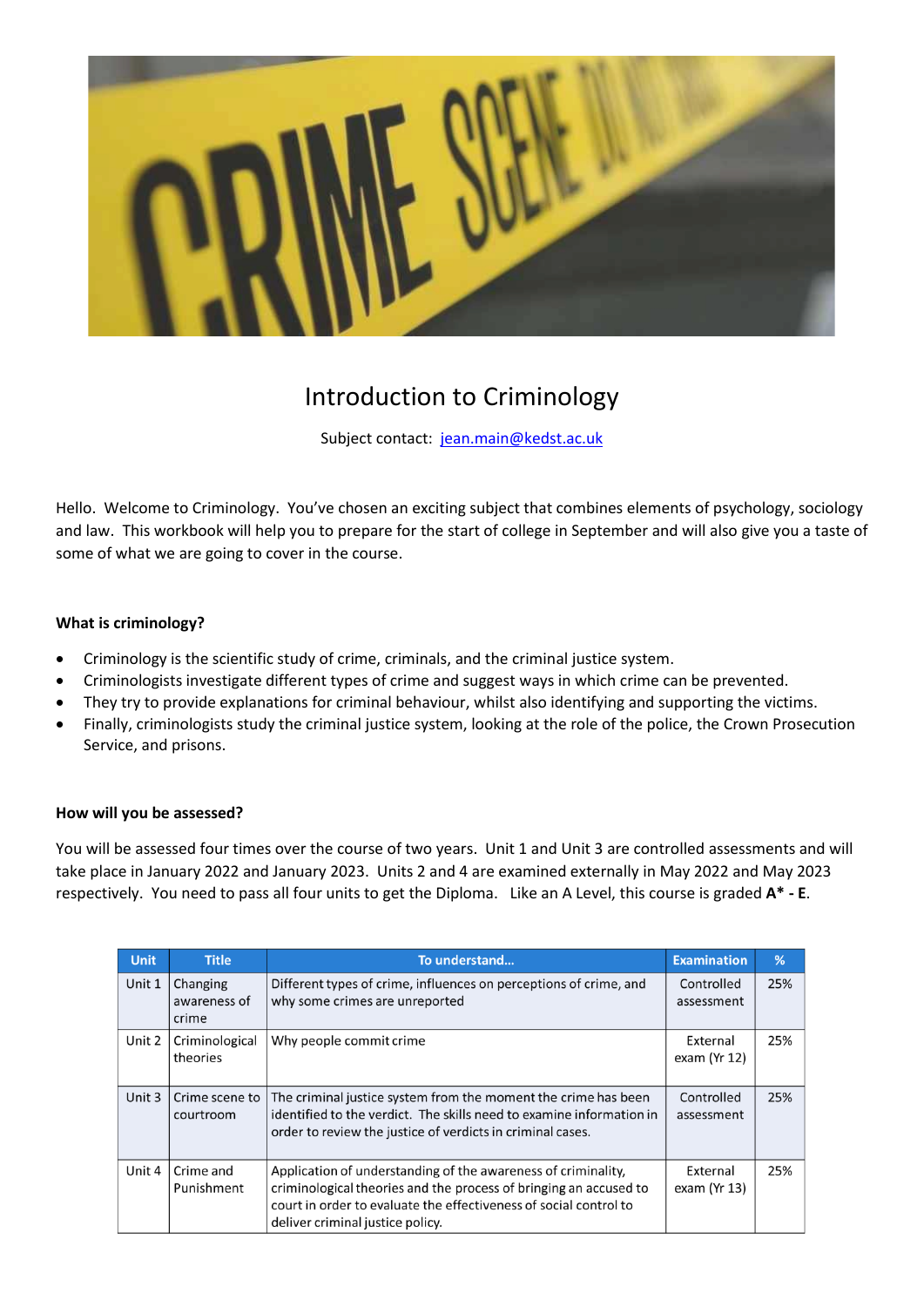## • **In this unit you will learn about….**

- Different types of crime
- Reasons and implications of crimes going unreported
- The media's role in the portrayal of crime
- How crime is recorded
- Different campaigns that have changed the law
- You will also plan and design materials **for your own campaign**.
- **Assessment**: 8-hour controlled assessment.

There are lots of **different types of crime**. Research the following – white collar crime, technological crime & state crime. For each one, provide a definition, an outline of the typical offender and typical victim; & give an example.

White collar crime

Technological crime

State crime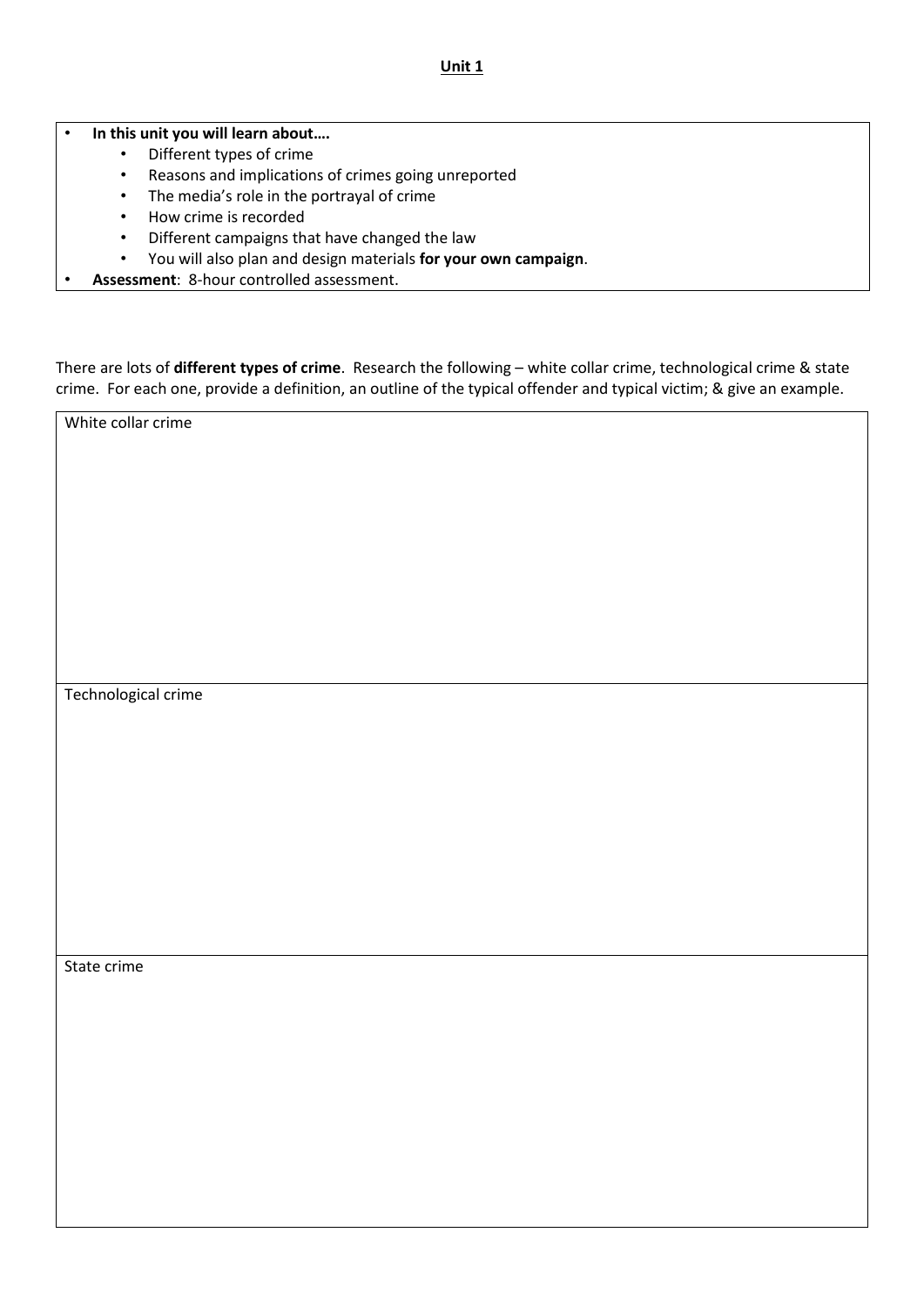# **Match the famous face and their crime**





















|    | <b>CRIME</b>                                                   | <b>A</b> - H | Name of offender |
|----|----------------------------------------------------------------|--------------|------------------|
|    | 1. Executed for the murder of at least 30 women (USA)          |              |                  |
| 2. | Involved in a tax avoidance scheme in the UK                   |              |                  |
| 3. | Convicted of assault (ABH)                                     |              |                  |
| 4. | Jailed for drug-related crimes, gun possession and trespassing |              |                  |
| 5. | Britain's most prolific serial killer of over 250 people       |              |                  |
| 6. | Arrested for protesting outside the South African Embassy      |              |                  |
| 7. | Spent three months in prison for credit card fraud             |              |                  |
| 8. | Executed for killing seven men (USA)                           |              |                  |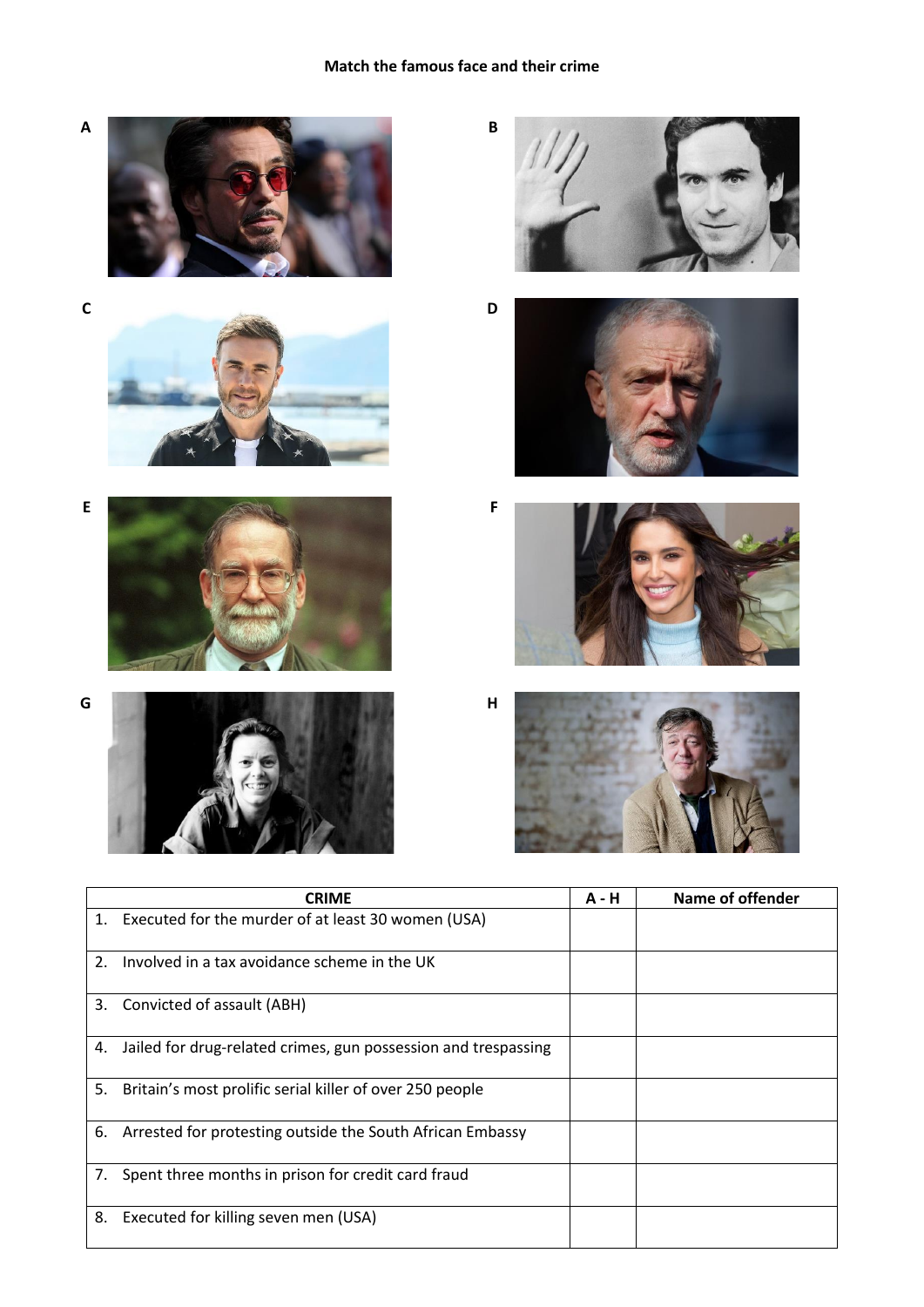#### **Reporting crimes to the police**

Not all crimes are reported to the police. Using the link and other resources, answer the questions that follow: <https://www.rainn.org/statistics/criminal-justice-system>

**What types of crimes are MOST likely to be reported and why?** 

**What types of crimes are LEAST likely to be reported and why?**

## **Complete the following: According to American statistics -**

Out of every 1000 sexual assaults…

- **120.12 The Serve reported to the police**
- **\_\_\_\_\_\_\_** reports resulted in arrest.
- **\_\_\_\_\_\_\_** result in a prison term

#### **What is the difference between reported crime and recorded crime?**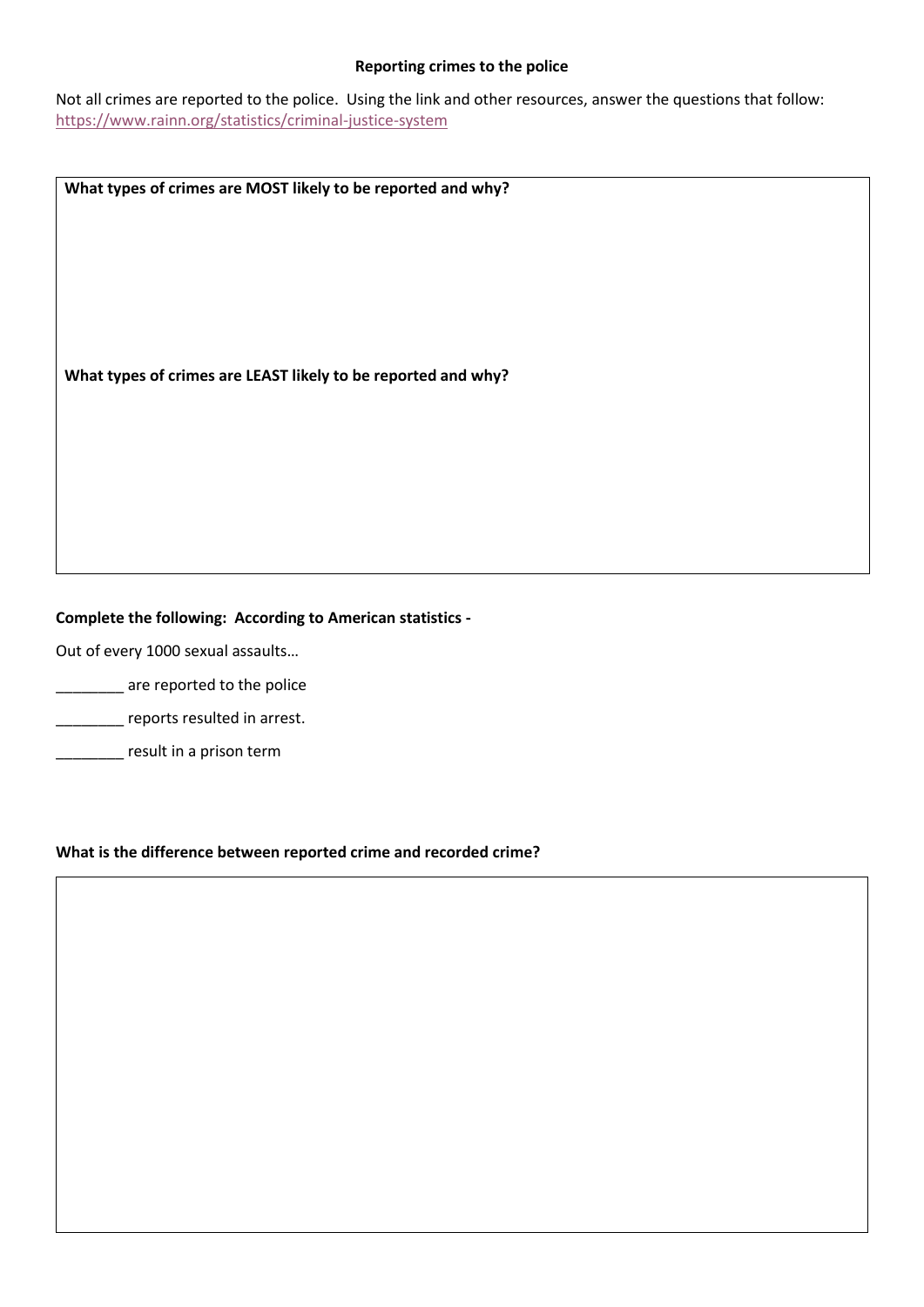## **Media representation of crime**

Research how newspapers report crime and the types of crime they report on. Pick one of each type of newspaper local newspaper, tabloid and broadsheet – and consider the differences between them in the way they report crime.

|                                | <b>Name</b> | Types of crimes reported | <b>Examples of headlines /</b><br>language used |
|--------------------------------|-------------|--------------------------|-------------------------------------------------|
| Local<br>Newspaper             |             |                          |                                                 |
| <b>Tabloid</b><br>Newspaper    |             |                          |                                                 |
| <b>Broadsheet</b><br>Newspaper |             |                          |                                                 |

## **Crime statistics**

Use the following link<https://data.police.uk/data/> to access crime data for the West Midlands. Have a look at the stop-and-search data for January 2021.

Give a brief summary of the type of information recorded for each stop and search:

What can you tell about stop and searches from this data?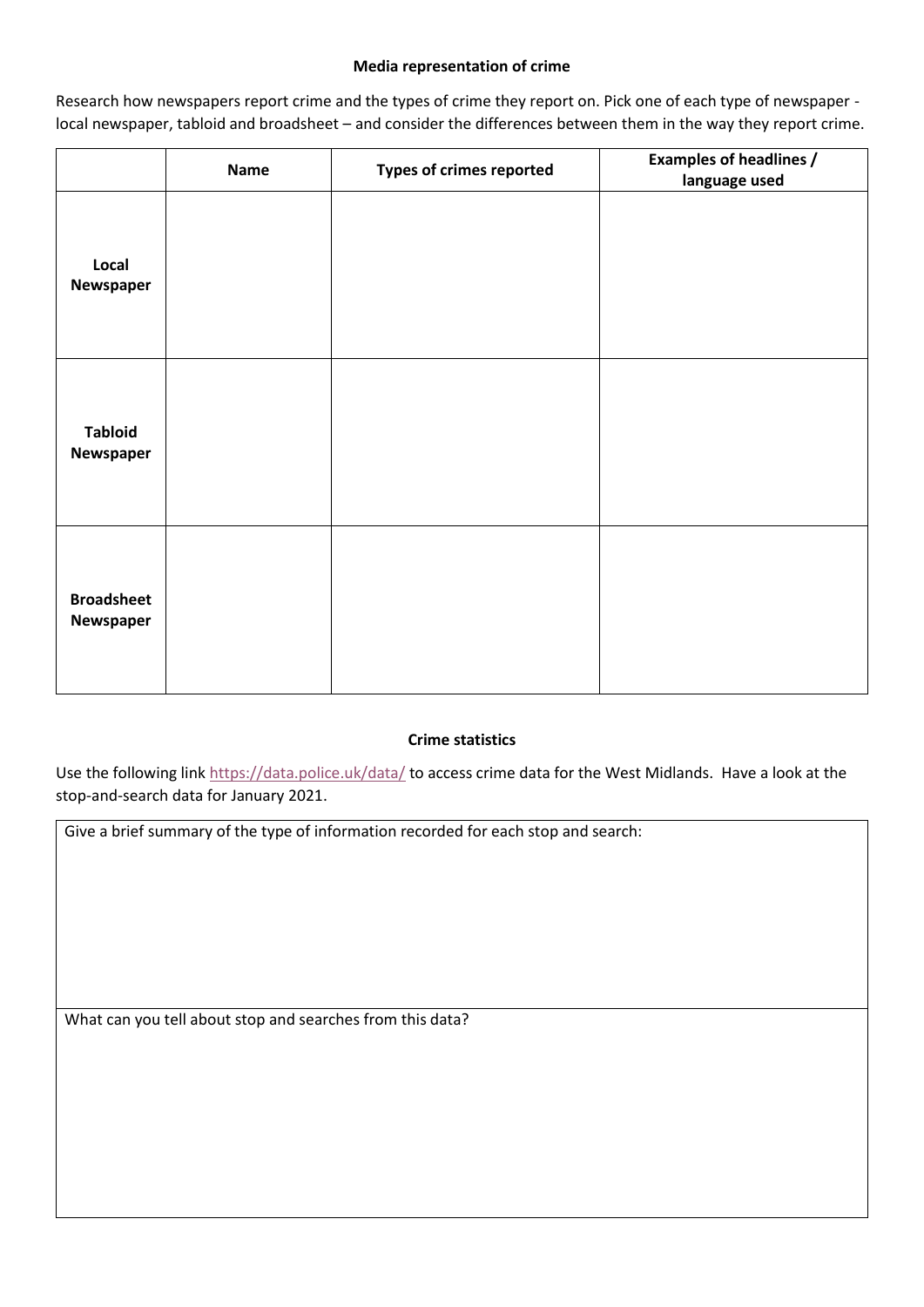There are lots of campaigns that are attempting to change a law or policy. Look on change.org and give details of one campaign for change.

**Campaign for change in the UK**

In your opinion, what makes a campaign more likely to succeed? (Hint - think of the use of social media, **merchandise, events, celebrities, newspapers, adverts etc). Can you give an example of a successful campaign?**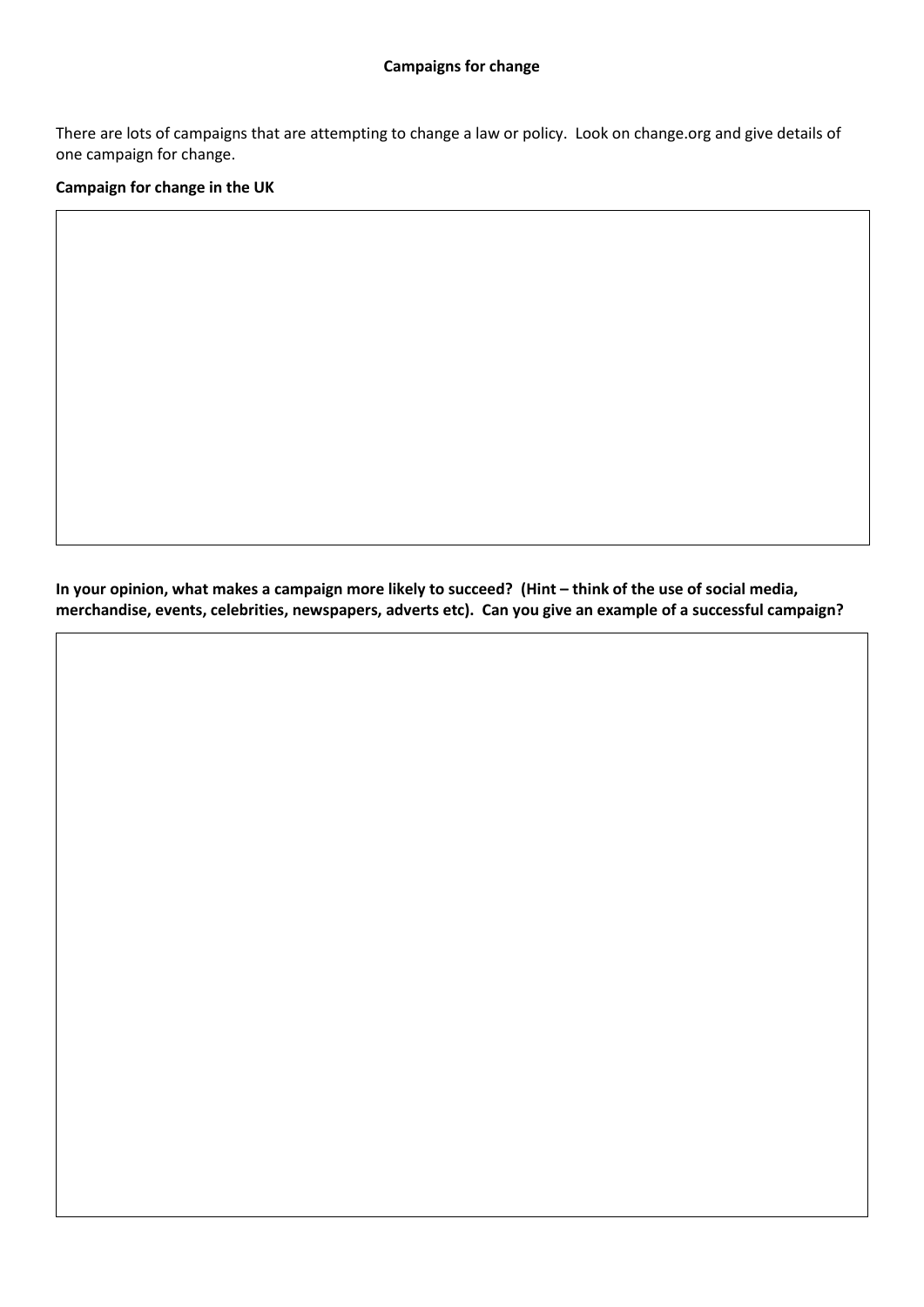• **In this unit you will learn about...**

- Why people commit crime and whether theories are credible.
- The theories will be applied to real-life situations and this will allow you to answer questions such as, "What makes someone a serial killer?"
- You be able to differentiate between **crime** and **deviance**.
- **Assessment**: 1 hour 30-minute exam (**end of year 12**)

#### **What is the difference between crime and deviance? Provide a definition and example of each.**

| Crime:    |  |  |  |
|-----------|--|--|--|
|           |  |  |  |
| Example-  |  |  |  |
| Deviance: |  |  |  |
|           |  |  |  |
| Example - |  |  |  |

#### **What is considered to be a crime changes over time:**

| In the UK, what used to be a crime and now isn't?              |
|----------------------------------------------------------------|
| In the UK, what used to be legal, but is now a crime?          |
| What behaviours do you think will be crimes in 50 years' time? |
|                                                                |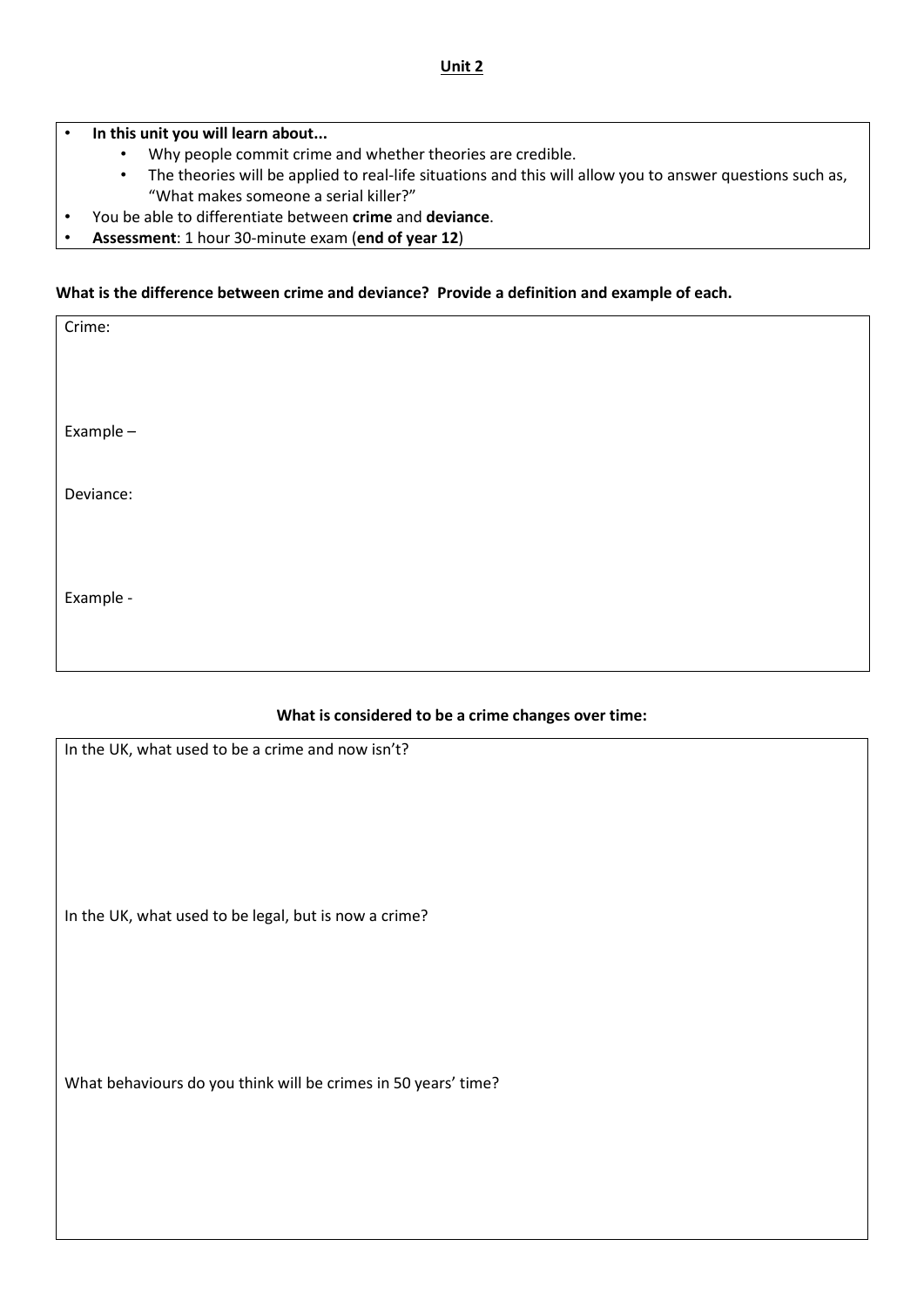Jaywalking:

Recreational use of cannabis:

Gun ownership:

#### **Explanations for crime**

There are many explanations for what makes a person a criminal. The biological explanation believes that nature (biology) is more important than nurture (the environment / society).

## **What did Charles Whitman do? How does Charles Whitman support the biological explanation?**

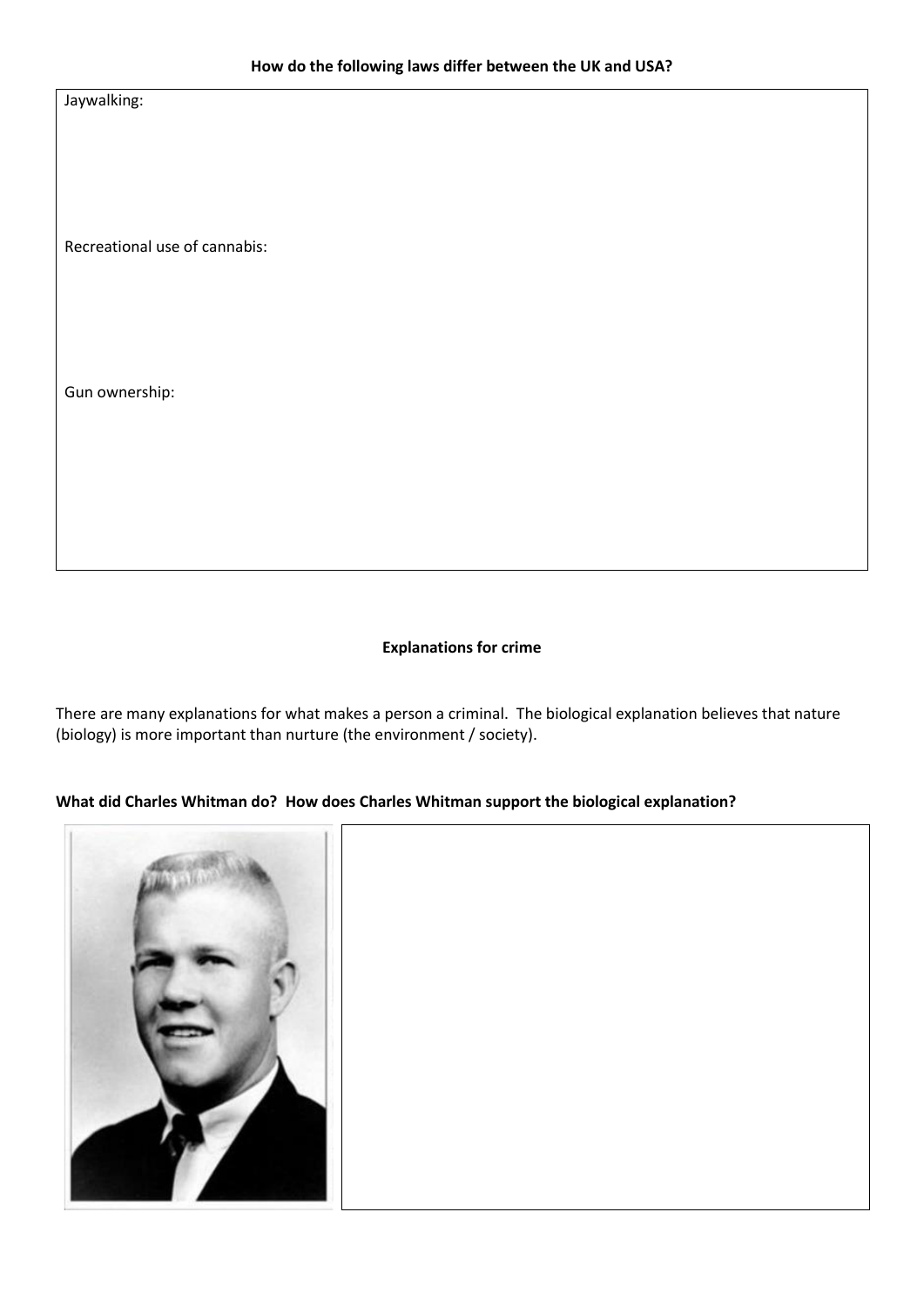An alternative explanation is the 'criminal personality'. What personality traits might a criminal have? **Label your criminal.**



## **What explanation did Eysenck provide for why someone might commit crime?**

**There are also sociological explanations for crime that maintain society is to blame for criminal behaviour. What is Merton's Strain Theory? How does it explain criminal behaviour?**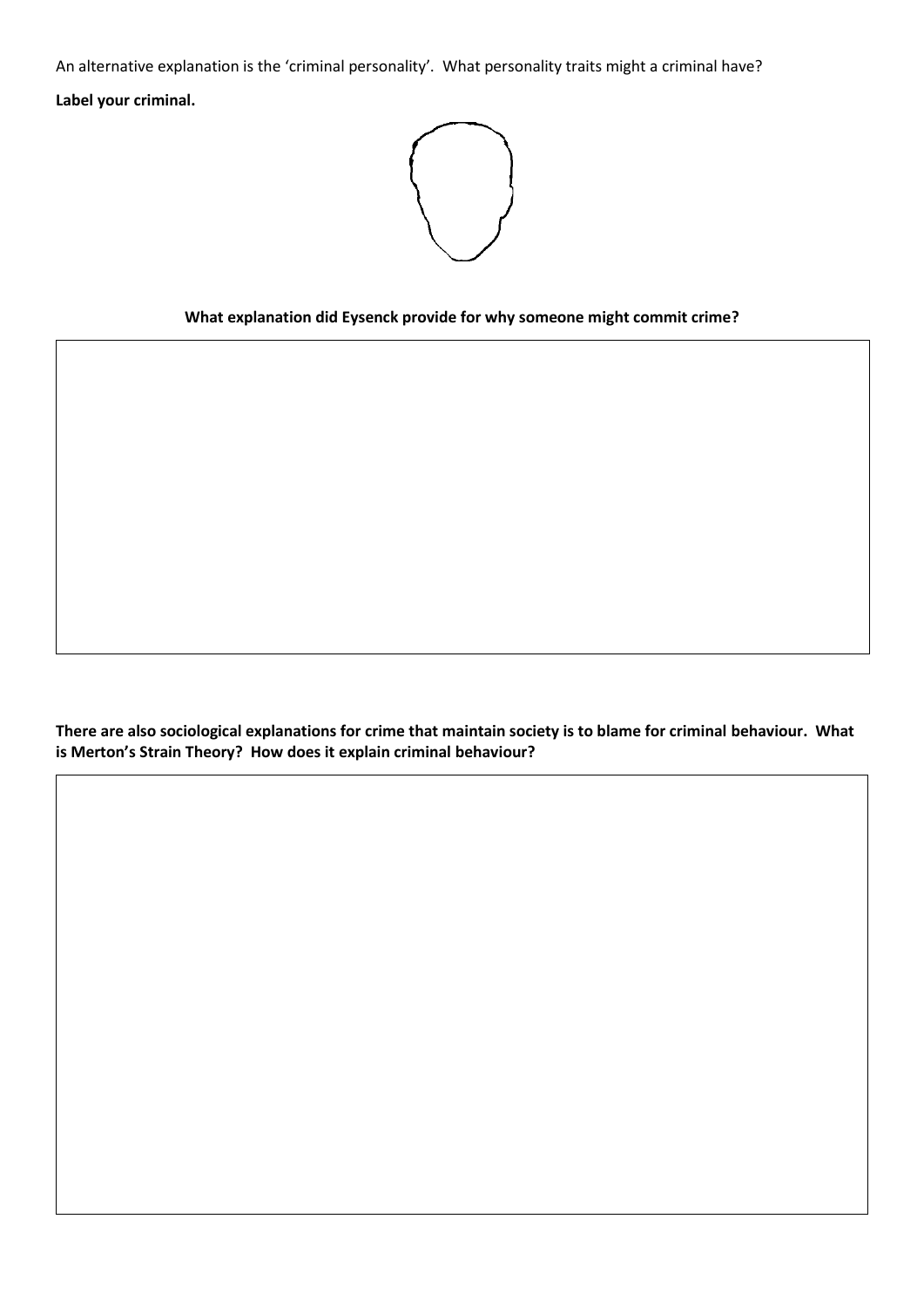# **How have campaigns changed policies / laws?**

Find out about the following two campaigns:

| Campaign background    | Successful change in policy / law? |
|------------------------|------------------------------------|
| <b>Bobby Turnbull:</b> |                                    |
|                        |                                    |
|                        |                                    |
|                        |                                    |
|                        |                                    |
|                        |                                    |
|                        |                                    |
|                        |                                    |
|                        |                                    |
|                        |                                    |
|                        |                                    |
|                        |                                    |
|                        |                                    |
|                        |                                    |
|                        |                                    |
|                        |                                    |
|                        |                                    |
|                        |                                    |
|                        |                                    |
|                        |                                    |
|                        |                                    |
| Lillian's Law:         |                                    |
|                        |                                    |
|                        |                                    |
|                        |                                    |
|                        |                                    |
|                        |                                    |
|                        |                                    |
|                        |                                    |
|                        |                                    |
|                        |                                    |
|                        |                                    |
|                        |                                    |
|                        |                                    |
|                        |                                    |
|                        |                                    |
|                        |                                    |
|                        |                                    |
|                        |                                    |
|                        |                                    |
|                        |                                    |
|                        |                                    |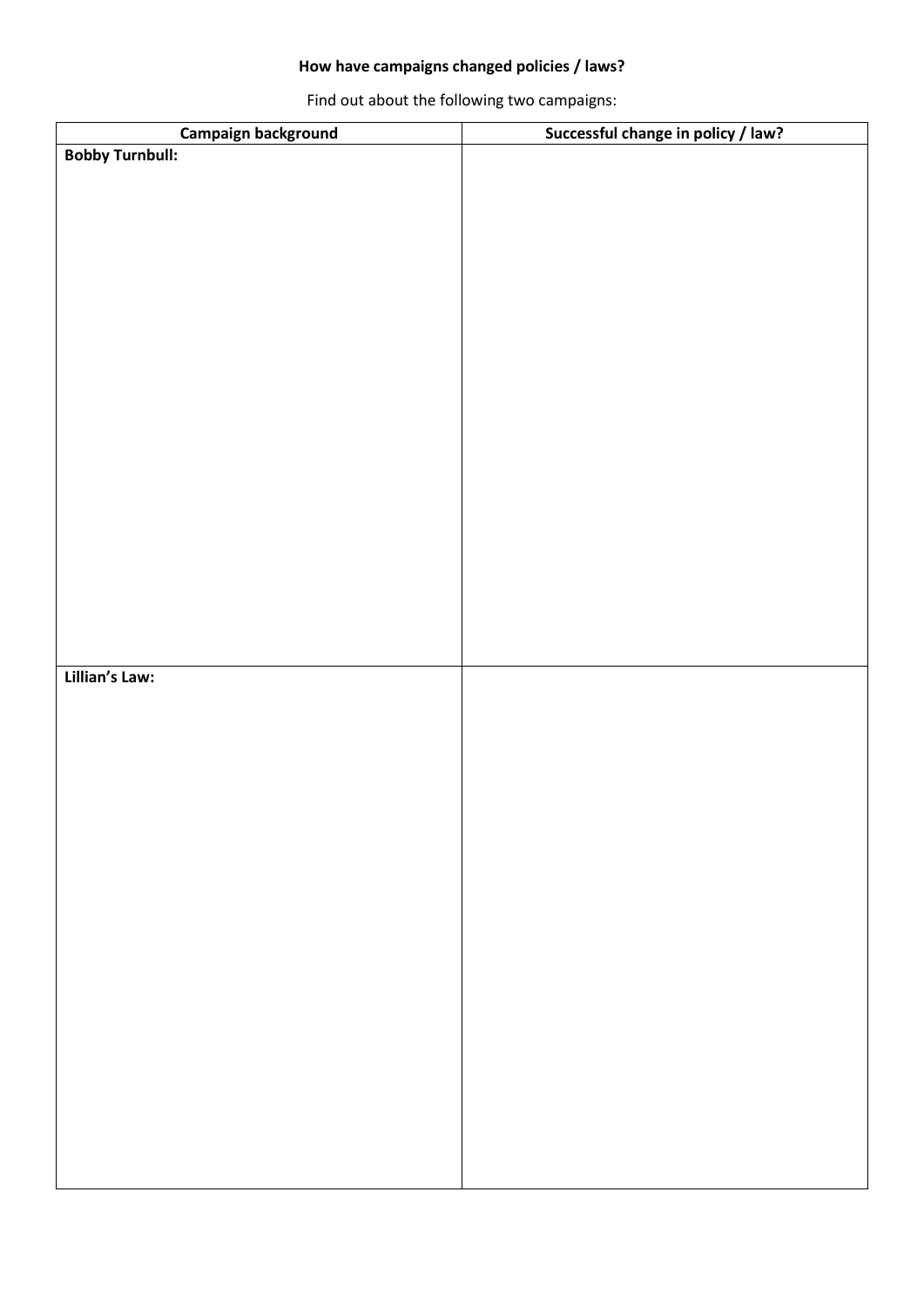#### **Unit 3**

• **In this unit you will learn about….**

- Techniques used by the police and other personnel when investigating crime scenes
- The criminal justice process
- Rules of evidence, the role of magistrates and juries
- Rules governing just verdicts and sentencing
- Real life miscarriages of justice
- **Assessment: 8-hour controlled assessment.**

There are different types of **profiling** used to narrow down the list of suspects in a crime. Briefly describe each of the following:

Typological profiling

Geographical profiling

Investigative Psychology

**In a courtroom, what factors may affect a jury's decision that aren't related to the case itself?**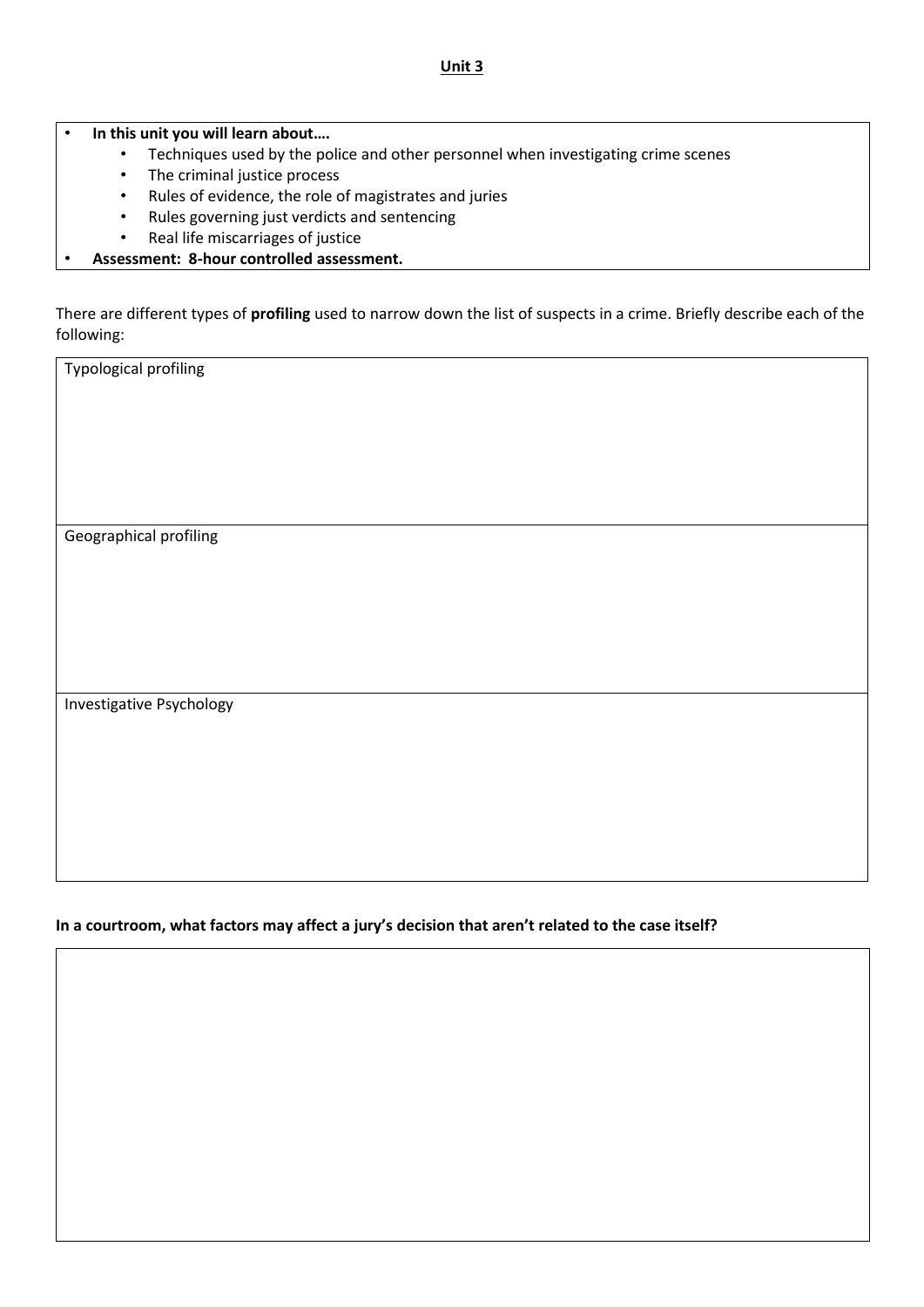## • **In this unit you will learn about…**

- Agencies within the criminal justice system such as the police, the Crown Prosecution Service (CPS), probation and prisons – their role, limitations and effectiveness.
- The role played by pressure groups and charities achieving social control
- The way our laws are made as well as studying the methods used by society to bring about social control.
- **Assessment:** 1 hour 30 minute exam (end of year 13)

#### **When considering the effectiveness of prisons, what is meant by the following?**

- 1. Incapacitation –
- 2. Rehabilitation –
- 3. Recidivism –
- 4. Deterrence -

Watch the following series on BBC iPlayer – Boys Banged Up - 'an unflinching insight into life inside a prison for young offenders' <https://www.bbc.co.uk/programmes/p08b35pv>

#### **Compare the Norwegian prison Bastoy with HMP Birmingham.**

| <b>Bastoy</b>        | <b>HMP Birmingham</b> |
|----------------------|-----------------------|
| Description:         | Description:          |
|                      |                       |
|                      |                       |
|                      |                       |
|                      |                       |
|                      |                       |
|                      |                       |
|                      |                       |
|                      |                       |
|                      |                       |
|                      |                       |
|                      |                       |
|                      |                       |
|                      |                       |
| Rate of reoffending: | Rate of reoffending:  |
|                      |                       |
|                      |                       |
|                      |                       |
|                      |                       |
|                      |                       |
|                      |                       |
|                      |                       |